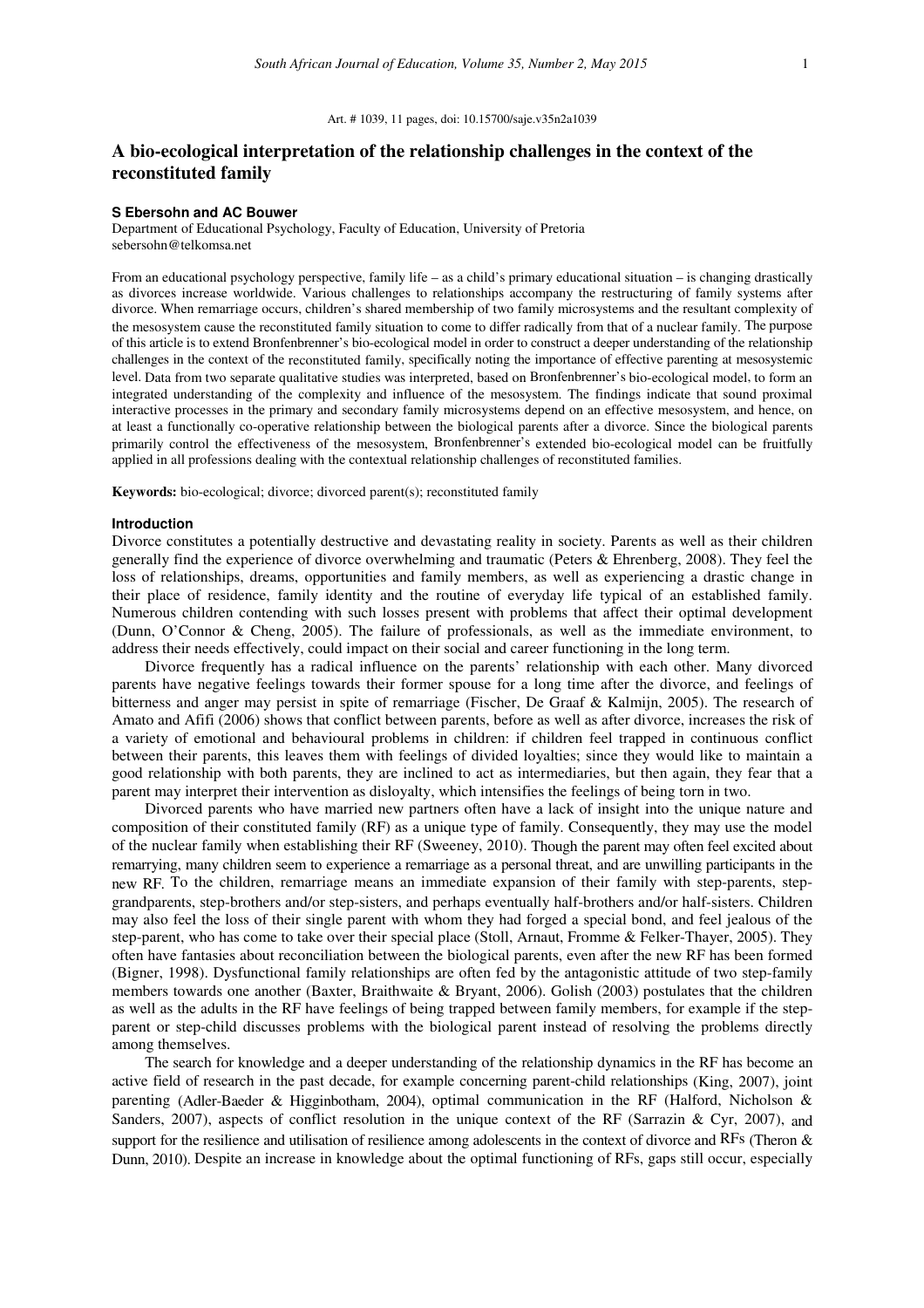when examining, from the perspective of a coherent theory, the complexity of relationship dynamics and optimal development. Sweeney (2010) believes that more qualitative research is required about the experiences, perceptions and reflections of each member of the RF so that this unique family unit can be optimally supported by way of parental counselling.

## Bronfenbrenner's Bio-Ecological Model

An understanding of the complexity of the influences, interactions and interpersonal relationships in RFs that affect the dynamics of relationships and consequently children's optimal development, can be grounded in Bronfenbrenner's bio-ecological model (Bronfenbrenner, 1979, 2001). This multidimensional systemic model of human development is based on the tenet that there are systems at different levels, namely as micro-, meso-, exo-, macro- and chronosystems. These systemic levels interact continuously with one another and contribute to the young individual's change, growth and development. What happens in one system or at one systemic level influences and is influenced by the other systems and systemic levels. The child's perception of the systemic environment is central to the child's interaction with his/her systemic environment, and therefore it guides or influences the child's conduct towards other people as members of the systemic environment (Swart & Pettipher, 2011).

To ensure the child's optimal development, all the participants in the respective systems ought to pursue effective patterns of interaction, called *proximal processes*, in Bronfenbrenner's bio-ecological model*.* To support development, the proximal processes have to be repetitive, face-to-face interactions of an increasingly complex nature, and should take place on a regular basis over an extensive period of time (Bronfenbrenner, 2001). The child's optimal development in the RF therefore depends on the quality and also the quantity of the proximal processes in both family microsystems. Since children are active participants in their own development and are not merely at the mercy of their own systemic environment or circumstances, the child's unique personal characteristics influence the proximal processes, and in this way, also his/her development. Personal characteristics include all behavioural intentions which elicit, encourage or discourage a response from other people, for example temperament, personality, attitude and particular needs (Bronfenbrenner, 2001). The personal characteristics of all the participants in the various microsystems therefore have a direct effect on one another. An examination of the unique relationship and interaction between the child and his/her systemic environment requires taking three types of personal characteristics into account, namely disposition,

ecological resources and demand characteristics (Swart & Pettipher, 2011). Figure 1 represents the family microsystem of the nuclear family which is established when two adults enter into a first marriage. Apart from the microsystems of the school and peer group, the child's development takes place inside only one family microsystem (Bronfenbrenner, 1979).

Nuclear family



## **Figure 1** The nuclear family microsystem (Bronfenbrenner, according to Ebersohn, 2011)

We would argue however that Bronfenbrenner's bio-ecological model seems unable to provide for a fundamental understanding of the relationship dynamics in the context where the nuclear family was fragmented by divorce and a new family has been formed through remarriage (Ebersohn, 2006, 2011). Research (Ebersohn, 2006) has shown that the reconstitution of the family after divorce implies that – unlike in a nuclear family – the child's development, apart from microsystems including the school and peer group, now takes place in *two* family microsystems instead of one. Hence, interaction and reciprocal influencing occur in a more complex manner in the uniqueness of the RF(s), where the child is a full member of *two family microsystems.* Figure 2 illustrates a RF in accordance with Bronfenbrenner's bio-ecological model, as adapted by Ebersohn (2006).

Figure 2 indicates that the child's development takes place firstly in the family microsystem of the child and his/her biological parent (usually the mother) with whom the child resides permanently and who has parental rights and responsibilities (Republic of South Africa, 2005) in respect of the child. This family microsystem is called the child's *primary family microsystem*. Secondly, the child's development takes place in the family micro-system of the other biological parent (usually the father), who has joint parental responsibilities and rights over the child, but whom the child visits only periodically. This family microsystem is called the child's *secondary family microsystem*. The child is a full member of both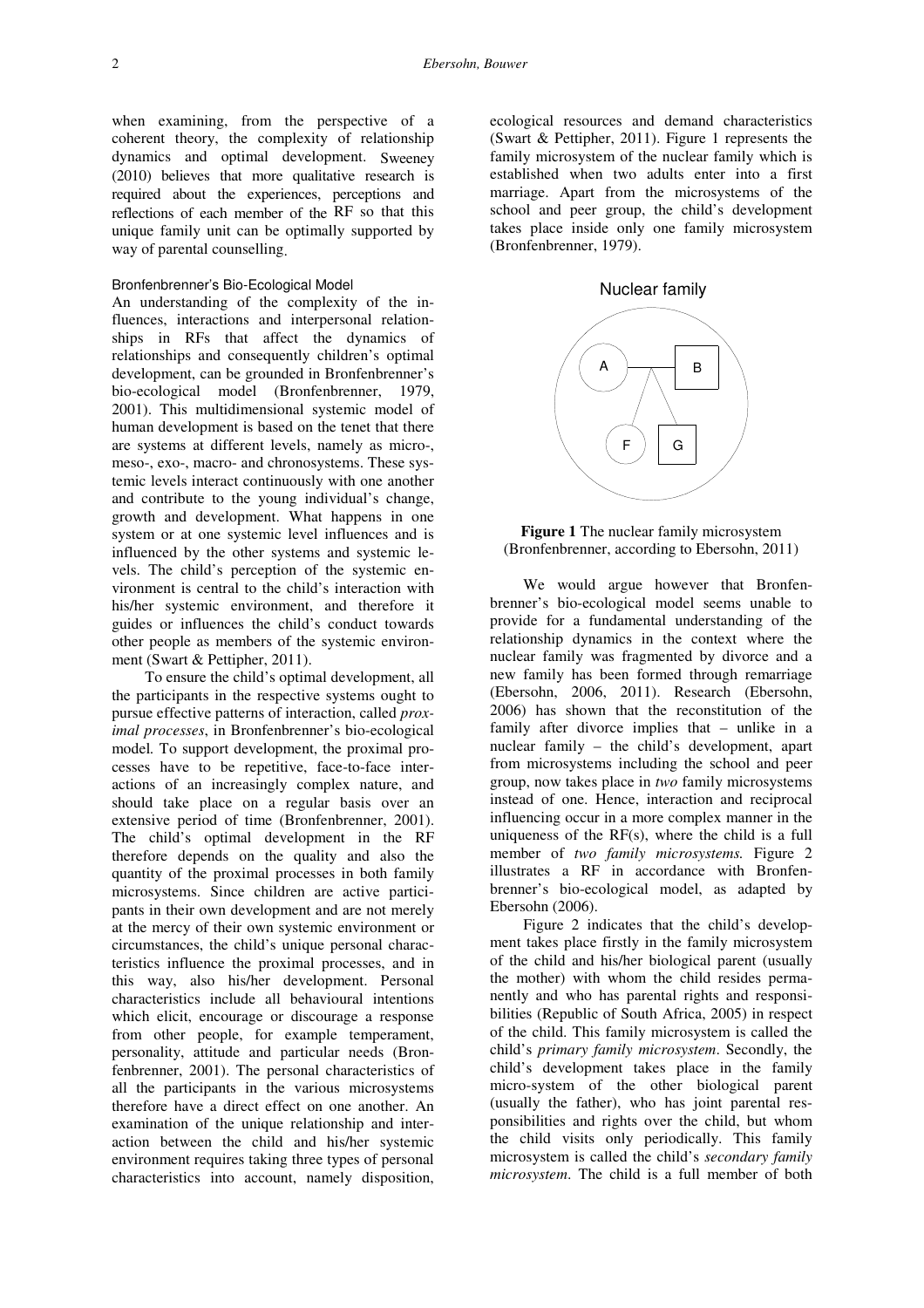family systems. The initial family microsystem, into which the child was born, is portrayed in Figure 2 as a circle with broken lines: although the family microsystem broke down as a result of the parents' divorce, its continued influence on the child's development cannot be ignored or denied. The dotted lines in the primary and secondary family microsystems symbolise openness to interaction at mesosystemic level (ideally, of both family microsystems), which allows (or ought to allow) the child to move to and fro between them without tension.

Building on the extended framework explained above, Ebersohn (2011) in further research found evidence of exceptional complexity in the mesosystem, as well as the decisive influence of effective parenting at the mesosystemic level of RFs. As an orientation to the relationship dynamics in the context of RFs after divorce, the complexity of the relationships in, and the unique challenges of, the child's two family microsystems are explained schematically below. Then the methods and findings of the studies referred to (Ebersohn, 2006, 2011) are set out briefly, and discussed as a contribution of pivotal importance to the theory and praxis of counselling concerning the relationship dynamics of the RF after divorce.



**Figure 2** The bio-ecological model of a reconstituted family (Ebersohn, 2006)

Reconstitution of a Family after Divorce

Unlike the nuclear family, the RF is built on a complex foundation and the family members are linked by ties of the past and also of the present (Ebersohn & Bouwer, 2013). When, after her divorce, former Spouse A marries a new spouse C, but former Spouse B does not remarry, the child's developmental context will change as shown in Figure 3.

Figure 3 shows that the children F and G, of former Spouses A and B, develop in the primary family microsystem of Mother A's RF (the children's permanent place of residence), and have acquired a stepfather C, and step-siblings H and I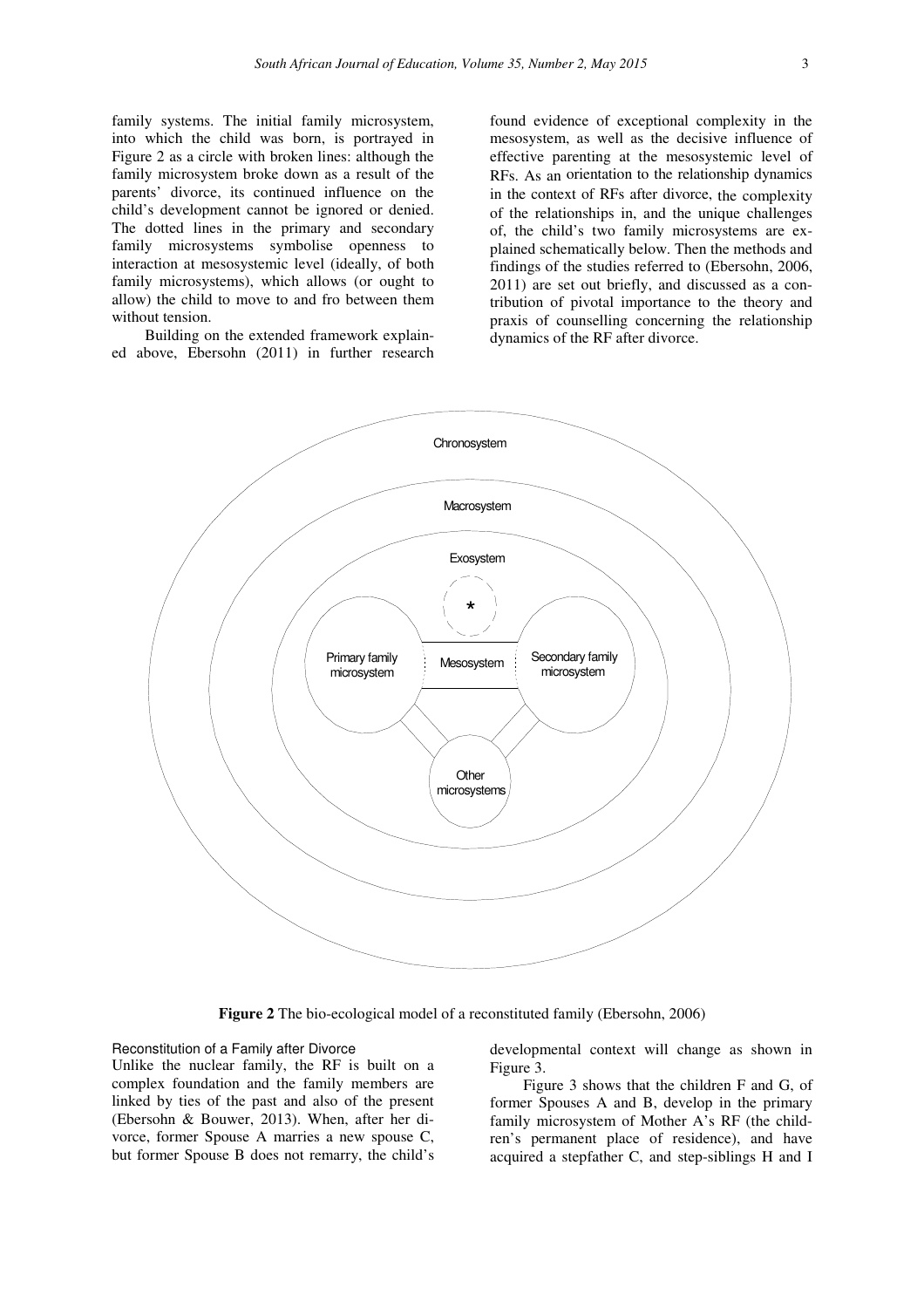(indicated by broken lines, since they are visiting children). Children F and G also develop in the secondary family microsystem of the single-parent family of Father B, who has equal rights and responsibilities for his children (indicated here by broken lines since they are visiting children). Former Spouse B pays maintenance for his children's care and they visit him during weekends and holidays. The dotted lines in the two family microsystems symbolise the openness to interaction at mesosystemic level (ideally, from both family microsystems), which allows (or ought to allow) Children F and G to move to and fro between the family systems without tension. Spouse C's children, H and I, often come to visit during weekends and holidays. Spouse C (stepfather) acts towards Children F and G as a caregiver and authority figure in the primary family microsystem, but without any legal power.



**Figure 3** The primary and secondary family microsystems of the children of divorced Spouses A and B, where only Spouse A remarried (Ebersohn, 2011)



**Figure 4** The primary and secondary family microsystems of the children of divorced Spouses A en B, where only Spouse B remarried (Ebersohn, 2011)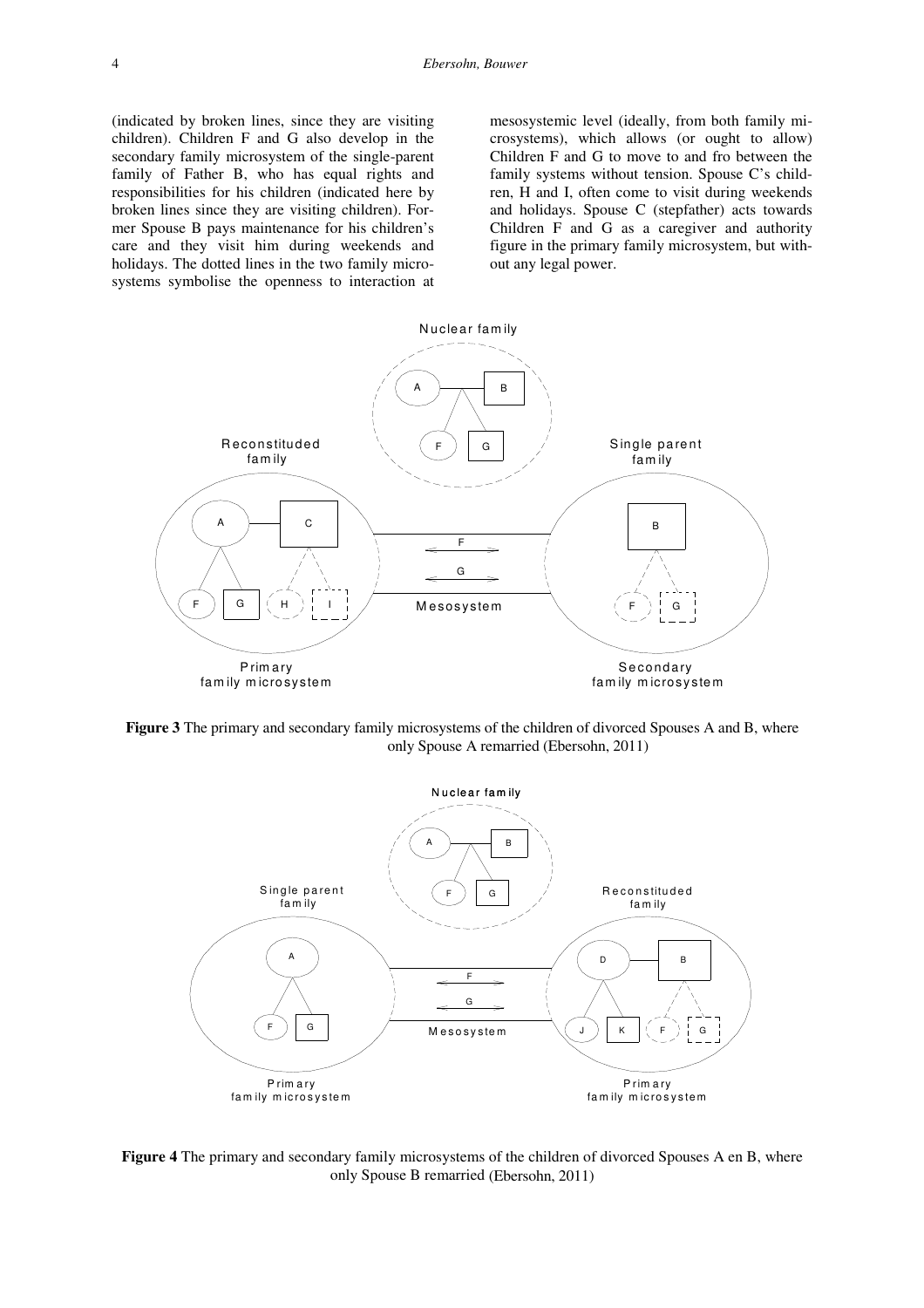When former Spouse B marries a new spouse D after the divorce, but former Spouse A does not remarry, the developmental context of the children will be as shown in Figure 4.

Figure 4 indicates that the children, F and G, of former Spouses A and B develop in the primary family microsystem of the single-parent family of Mother A (the children's permanent place of residence) as well as in the secondary family microsystem (indicated by broken lines, as visiting children) of Father B's RF and they have acquired a stepmother D and step-siblings, J and K. Spouse D's children, J and K, live permanently with their biological mother, and visit their biological father during weekends and holidays. Former Spouse B (who has equal parental rights and responsibilities for his children) pays maintenance for his children's care and they visit him during weekends and holidays. Children F and G therefore move to and fro between their two family microsystems by way of the interaction between the family microsystems at mesosystemic level. Spouse D (stepmother) acts towards children F and G as a caregiver and authority figure, but without any legal power.

When former Spouses A and B both remarry, the children's family microsystems contain various new patterns of interaction, as represented in Figure 5.



**Figure 5** The primary and secondary family micro systems of the children of divorced Spouses A en B, where both spouses remarried (Ebersohn, 2011)

According to Figure 5, the RF of Spouses A and C form the primary family microsystem and the permanent place of residence of the children F and G of former Spouses A and B. Therefore they have acquired a stepfather C and step-siblings H and I. Their step-siblings do not live permanently in this primary family microsystem, but often visit over weekends and holidays, as represented by broken lines. The RF of Spouses B and D form the secondary family microsystem of Children F and G and there they have acquired a stepmother D and step-siblings J and K. Spouse D's children live permanently with their biological mother in the secondary family microsystem of Children F and G, and visit their biological father during weekends and holidays. Former Spouse B (who has equal parental rights and responsibilities for his children) pays maintenance for their care and they visit him during weekends and holidays. Children F and G move to and fro between their two family microsystems by way of the interaction between the family microsystems at mesosystemic level. Spouses C (stepfather) and D (stepmother) act as caregivers and authority figures towards children F and G of former Spouses A and B, but without any legal power.

In such case that Spouses A and C conceive a child, then there will be further changes in the primary family microsystem of the children of former Spouses A and B, as shown in Figure 6.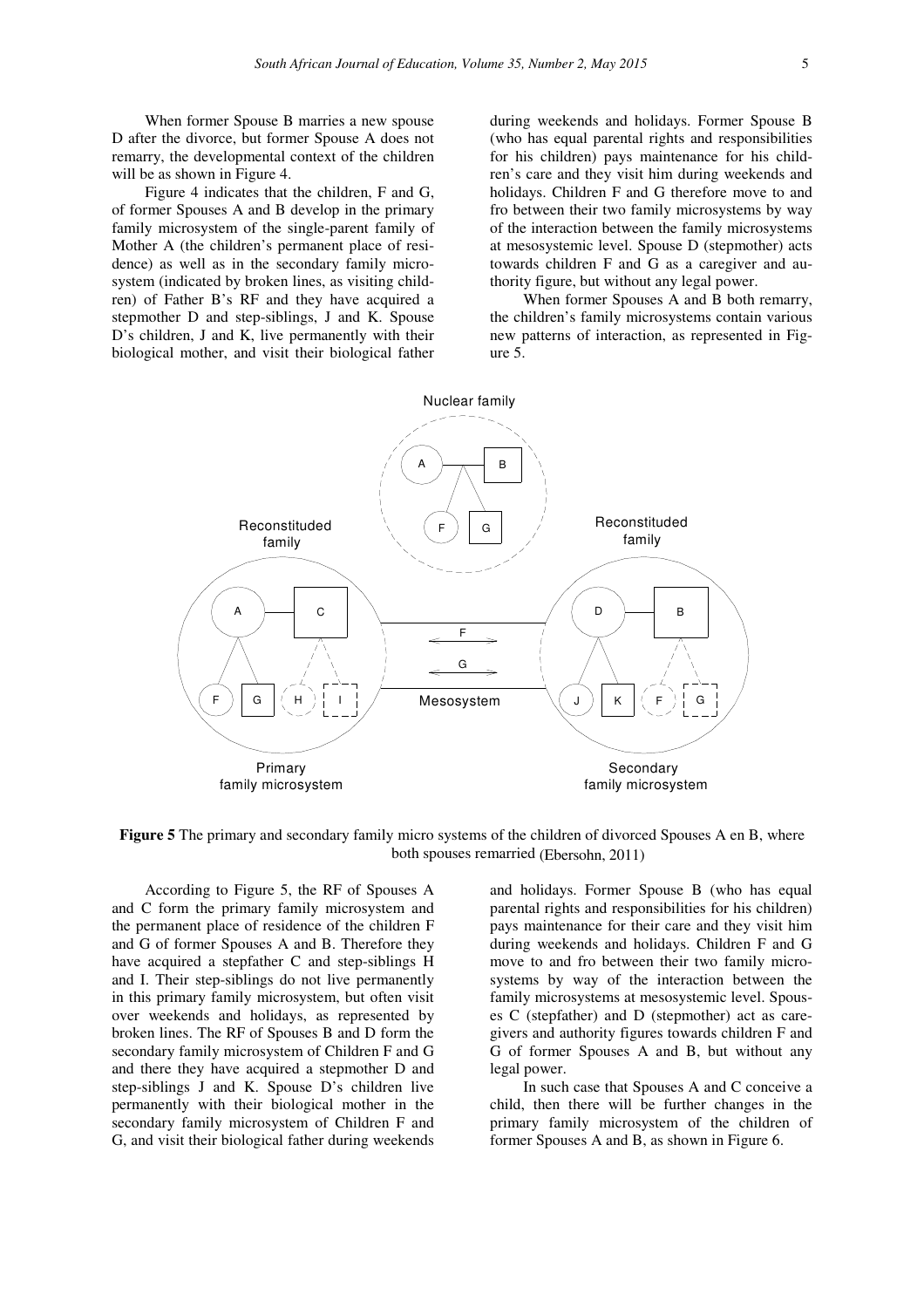

**Figure 6** The primary and secondary family microsystems of the children of divorced Spouses A and B where both spouses remarried and Spouse A has an extended RF (Ebersohn, 2011)

Figure 6 shows that Children F and G then develop in the primary family microsystem of an extended RF, consisting of their biological Mother A, Stepfather C, Step-siblings H and I (who do not live permanently in the primary family microsystem, but come to visit periodically), and Halfsibling L, who develops in a nuclear unit within the RF and is a permanent member of the family microsystem.

The RF configurations in Figures 3-6 illustrate the potentially disintegrative reality of divorce. Our research (Ebersohn & Bouwer, 2013) brought to light, however, that the RF can equally well be a mosaic of positive relationships and optimal development, provided that the mesosystem is effective; in other words, if there is at least a functionally co-operative relationship between the former spouses. The exposition of the studies given below focuses on the mesosystemic implications of the relationship between the biological parents after divorce. Therefore, methodological description is kept at a minimum and the outcomes with regard to the particular research questions of each are not elucidated.

## The research: Studies A & B Methodological overview

Both studies (Ebersohn, 2006, 2011) were qualitative, and carried out according to the interpretive research paradigm. As research design, multiple case studies created room both times for examining the context of more than one RF in its uniqueness.

In both studies, the participants were selected by purposeful sampling. Various data collection methods, indicated per study, and observation were used in triangulation to obtain rich, trustworthy and comparable data. Field notes and reflective journaling were maintained throughout. The research-ethical and psychologically ethical principles according to which the studies were conducted included informed consent from all the parties concerned the participants' voluntary and safe participation, confidentiality and anonymity. The quality assurance criteria of credibility, trustworthiness and appropriateness were ensured in both studies (for details, please see Ebersohn, 2006, 2011).

# Study A

## **Method**

The study (Ebersohn, 2006), undertaken within the asset-based approach, was guided by the research question: *how does the biological father after divorce develop and maintain his parental (childrearing) relationship with his non-resident young child?* The participants were three Afrikaansspeaking biological fathers in RFs, whose young child/ren were non-resident. Three semi-structured interviews were conducted with each father over a period of eight weeks, to obtain a detailed picture of the given father's experiences, perceptions and views, in his attempts to maintain a parental relationship with his non-resident child/ ren. The interviews were directed at identifying and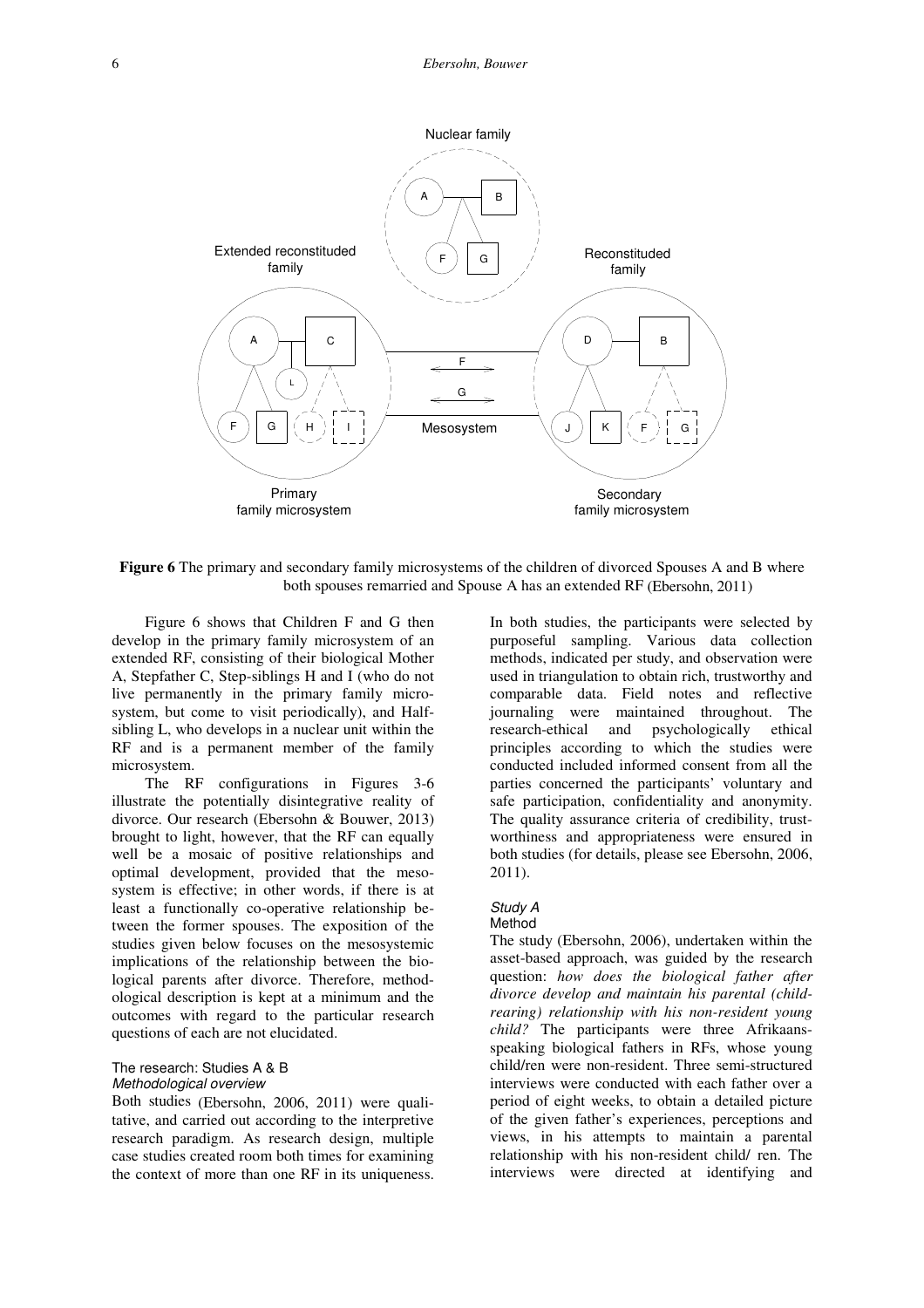mobilising the father's assets and strengths so as to reach an understanding of the potential for an ongoing child-rearing relationship.

The first interview focused purely on narration of types of incidents where the father had been involved with his non-resident young child/ren, followed by preliminary analysis of the interview data to draw up a semi-structured schedule for the next interview. The second session focused on identifying and mobilising the assets relating to the father's child-rearing relationship with his nonresident young child/ren. The third interview focused once again on purely narrating types of incidents that had occurred since the second interview, in which the biological father had engaged with his non-resident young child/ren. A two-stage data analysis was done for each case study. In the first stage, a thematic micro-analysis was done per interview and the themes that emerged were identified. The second stage was a meta-analysis of the three interviews per case study. Intra-comparisons were made such that each theme could be analysed in terms of the discussion about it, taking careful account of the fact that the questions posed and attempts to identify assets had gradually influenced the contents of the themes that the fathers presented.

## Factual context of the RFs

The RF of Father A (FA) had been formed three years before. He had two children from his previous marriage, a son of 10 years and a daughter of 16 years, who lived with their mother and her cohabitation partner. FA's new wife had two sons, aged 15 and 17 years, from her previous marriage. The younger son was a resident child of FA's RF, but the older son lived with his biological father. FA's RF, as his children's secondary family microsystem, was found to be supportive, loving and accepting, with a positive influence on their mutual relationships and interactions. FA maintained a conscientious, sustained and active involvement, particularly with his son, which contributed to positive proximal interaction and ensured a predominantly constructive child-rearing process, also in the secondary family microsystem. FA appeared to acknowledge his former wife and accommodate her as co-parent in their children's upbringing. Yet her negative feelings as well as personal conflicts between them meant that cooperative parenting did not always materialise at mesosystemic level, limiting FA's engagement in the upbringing of his children.

The RF of Father B (FB) had been formed four years before. He had two children from his previous marriage, a son of seven years, and a daughter of 14 years. FB's son lived with his mother, but his daughter lived in FB's RF. FB's new wife had one daughter, aged 12 years, from her previous marriage, who was also a resident child of this RF. FB's RF could be regarded as structured. Routine, rules and an emphasis on independence played an important role and had a healthy influence on the family relationships. The parents in this RF formed a close unit, decided jointly on their children's upbringing and accepted each other's child/ren. The proximal interactions between FB and his non-resident son took place on a regular basis, and seemed to be predominantly spontaneous and positive, of an informal nature, and aimed at developing a relationship of trust between them. Feelings of bitterness and grievance towards FB's previous wife about the settlement agreement, however, appeared to have given rise to a negative relationship between the biological parents, and they tended not to acknowledge and accommodate each other as co-parents. Consequently, feelings of frustration and powerlessness did occasionally hamper proximal interaction between FB and his non-resident child.

The RF of Father C (FC) had been formed five years before. He had two daughters, aged six and 10 years, from his previous marriage. Both daughters lived with their mother and stepfather. FC's new spouse did not yet have any children. FC's RF can be described as disorganised and having a tense atmosphere. The family did not seem to have close ties with one another and various uncertainties as well as conflicts occurred, for example during the visits of the non-resident children. The parents showed a lack of insight into the unique nature and composition of their RF, which contributed to unrealistic expectations of the relationships between family members. Expectations which did not materialise contributed to disappointment, frustration, criticism and feelings of failure, negatively affecting the proximal processes. FC appeared to have brought unresolved feelings of loss, accompanied by guilty feelings from his previous marriage, into the situation, which seemed to have a negative effect on interactions between him and his children. Ill-feeling about their former marriage indeed seemed to figure reciprocally in the relationship between the biological parents, leading to parallel parenting instead of co-operative parenting.

## Study B

#### Method

The study (Ebersohn, 2011) was directed by the research question: *how do the middle-adolescent children of divorced parents continue to utilise their inherent resilience characteristics to develop optimally, in the process of their movement between the two family microsystems of their RFs, in spite of an often dysfunctional relationship between their biological parents at mesosystemic level?* The participants were four Afrikaans-speaking middleadolescents aged 14 to 16 years, two boys and two girls, whose biological parents had both remarried.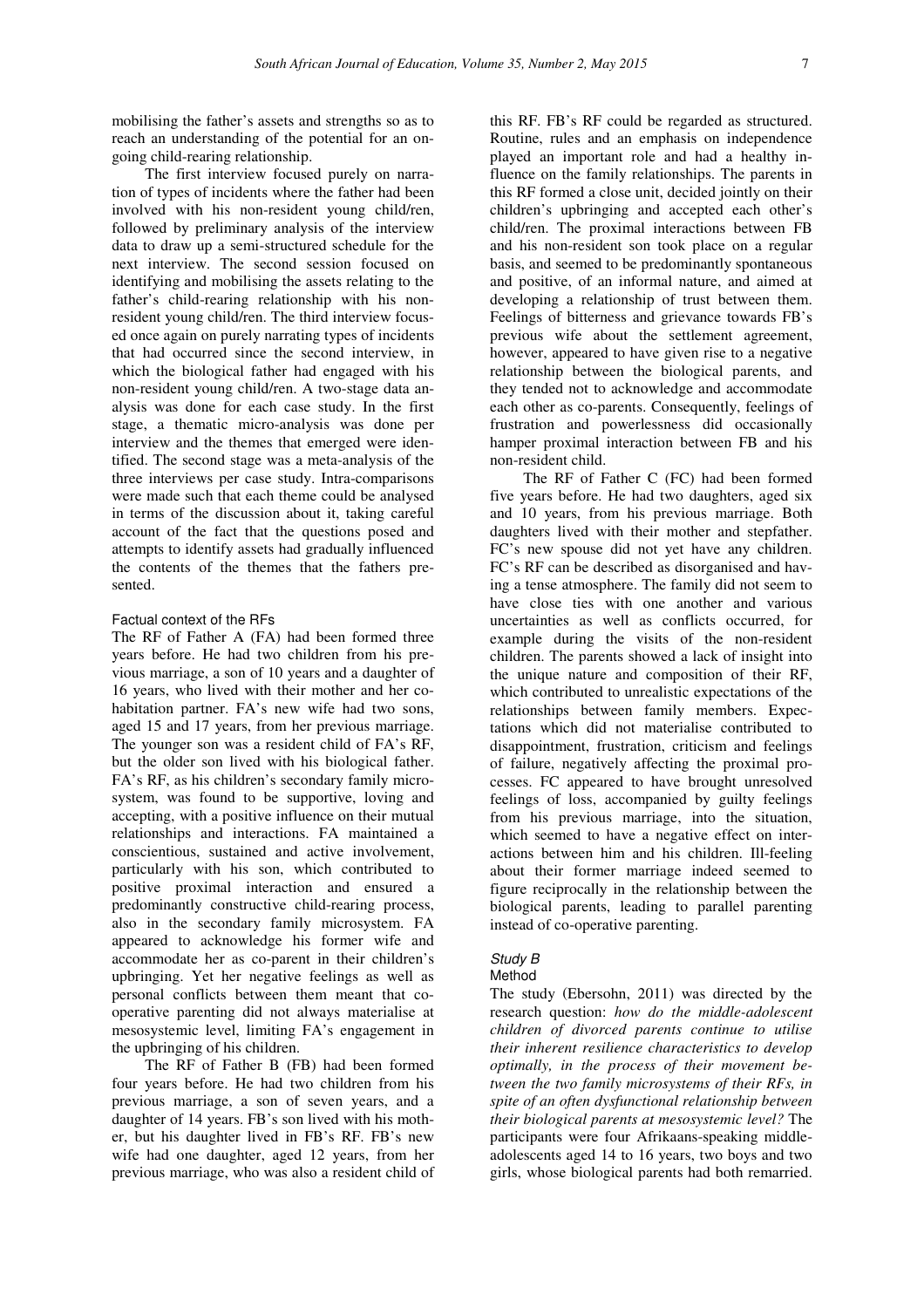To ensure that a reasonable degree of adjustment had been achieved between the parents and the child in the RFs, the inclusion criterion was that the RFs of both biological parents of the participant must have existed for at least two years.

Four unstructured narrative conversations, which also included informal conversation, and a narrative technique, the Facilitating Articulation & Competence of Emotions (FACE) instrument (Lötter, 2007a, 2007b, 2007c), were carried out with each participant over an average period of four months. After the data analysis, a fifth conversation (and in one case also a sixth) was held to check and supplement data that did not seem clear. The data were analysed per case to retain the unique nuances of the themes identified for utilising resilience, in terms of their context. A distinction was drawn between the participant's narrative perspective (subjective verbalisation of events and emotional experiences) and the researcher's analysis of the participant's perspective of his/her narrative. The focus was on exploring the unique relationships and interactions between each participant and the members of his/her respective family microsystems, to determine who deliberately *chose and carried out* effective coping strategies to deal with problematic circumstances in moving between the two family microsystems.

### Factual context of the RFs

The nuclear family of Adolescent A (AA) (14 years old when the narrative sessions began), had consisted until three years previously, of his mother, father, elder brother, younger brother, and himself. His primary family microsystem (with his mother) had arisen as an RF soon after the divorce. His secondary family microsystem originated from an extra-marital relationship before the divorce. Since the divorce, AA had been exposed at mesosystemic level to persistent conflict between his biological parents. AA visited his secondary family microsystem only at irregular intervals.

The nuclear family of Adolescent B (AB) (15 years old when the narrative sessions began), consisting of his mother, father, elder sister and himself, had ended in divorce when he was four years old. His primary family microsystem (with his mother) had been created as a RF soon after the divorce. His secondary family microsystem had arisen from a single-parent family for three years, and for the past eight years had been an RF. At a mesosystemic level, AB had, from the outset, experienced sustained, positive interaction and active parenting from his biological parents after their divorce, and he had been functioning actively in both family microsystems. AB went to live permanently with his father, of his own volition, and with the consent of both family microsystems, in the time between the fourth and fifth session of the data collection.

The nuclear family of Adolescent C (AC) (15 years old when the narrative sessions began), had consisted of her mother, father, half-sister from her father's previous marriage, elder brother, younger sister, and herself. Her parents had divorced when she was six years old. The present RFs of both parents had arisen from a history of varying relationships. Her primary family microsystem (with her mother) had fluctuated from a single-parent family for two years to a RF (one year), again to a single-parent family (two years), and then to the present RF of the past three years. Her secondary family microsystem had fluctuated from a RF (two years) to a single-parent family (three years), and then to the present RF of the past five years. At mesosystemic level, AC had been exposed continuously to negative interaction between her biological parents ever since the divorce, although she eventually functioned actively in both family systems for the past five years.

The nuclear family of Adolescent D (AD) (15 years old when the narrative sessions began) had consisted of her mother, father, elder half-brother from her mother's previous marriage, and herself. Her parents had divorced when she was five years old. Her primary family microsystem (with her mother) had arisen as an RF soon after the divorce. Her secondary family microsystem had taken the form of an extended single-parent family with her father and grandmother for eight years, a reconstituted extended family for three months after her father's remarriage and, finally, when her grandmother moved home, an RF. At mesosystemic level, AD had been continuously exposed to conflict between her biological parents ever since the divorce. At the time of the research AD had virtually no contact with her secondary family microsystem.

## **Findings**

From a bio-ecological perspective, the greatest challenge to child-rearing relationships and the utilisation of resilience in the context of the RF after divorce appears to be the complexity and reciprocal influencing of the two family microsystems. In Study A, only one associated theme emerged from the data, namely *the father's relationship with his former wife*. The way in which the father attempted to maintain the relationship with his non-resident child was undeniably influenced at mesosystemic level between the RFs, by the interaction of the biological parents. It seems clear from Study A that *the proximal processes in the child's secondary family microsystem were influenced, whether positively or negatively, by their mesosystemic articulation with the primary family microsystem.*

In Study B, two factors appeared to contribute to promoting or restricting the adolescent participants' utilisation of resilience: their own conscious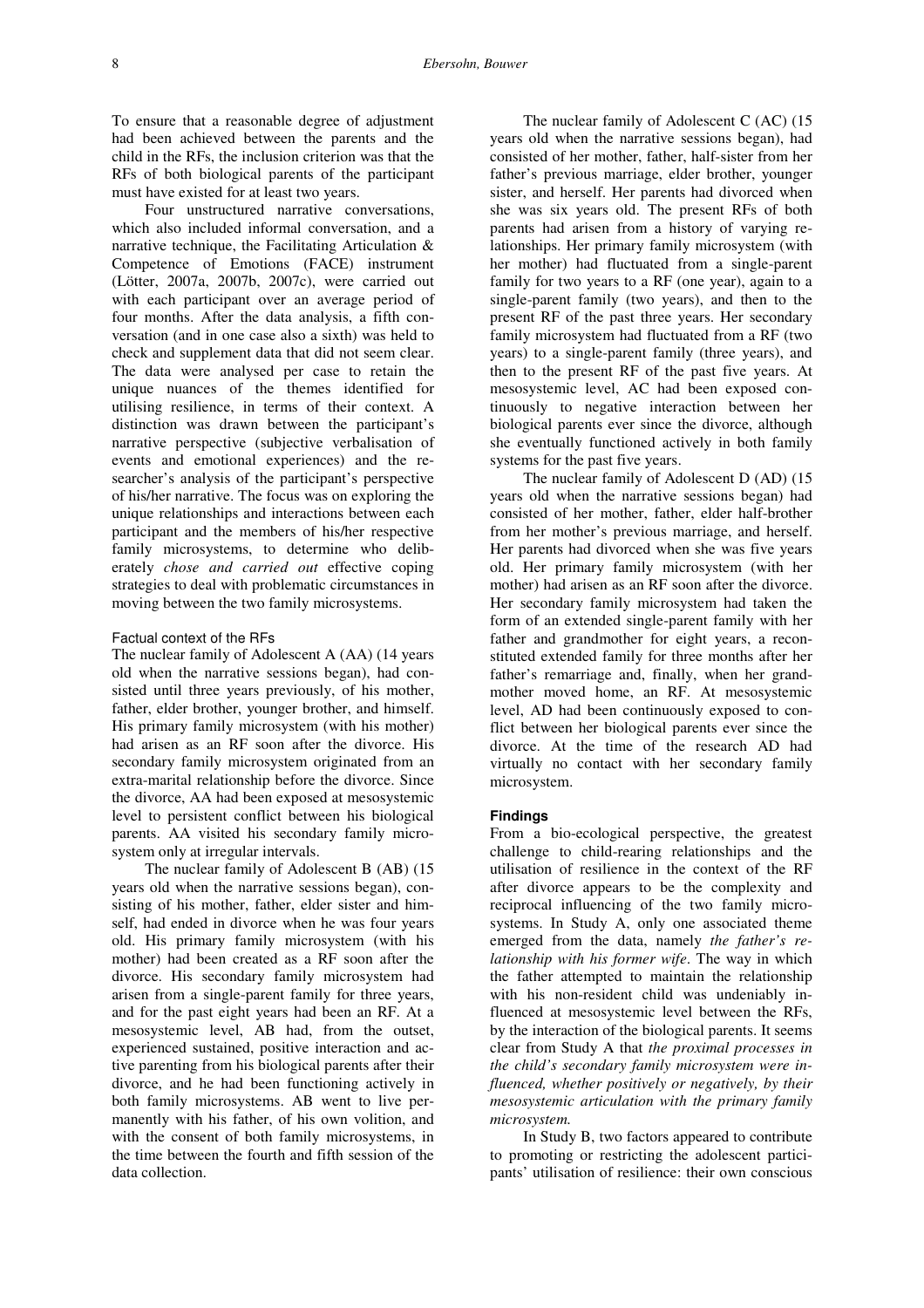decisions about the utilisation of their resilience characteristics (a process they had control over), and the influence of the relationship between their biological parents at mesosystemic level (a factor they had little or no control over). The mesosystem in the developmental context of only one of the four participants, namely AB, appeared to function effectively. The interaction of AB's two family microsystems was positively maintained from the outset by the biological parents' sustained, positive parenting and functional communication relationship, which in turn contributed to promoting the proximal processes among the family members in both family systems. In the unique development context of AB's RF circumstances, the *choices* that he made regarding his utilisation of his resilience characteristics were apparently not only *guided* by a complex course of conscious and subconscious thought processes, but were in fact also positively *influenced* by the effective mesosystem. The converse was equally clear and consistent in the case studies of AA, AC and AD. Study B therefore suggests that *the effectiveness, or not, of the mesosystem as a cohesive, reciprocal and/or responsive dynamic, strongly influences the utilisation of the resilience of the middle-adolescent children of divorced parents.* 

## **Discussion**

The findings and insights obtained from the two studies set out here seem not only to confirm various premises concerning the relationship dynamics in the context of the RF after divorce, but especially to build further on their theoretical foundation. Irrespective of whether the father's childrearing challenges (Study A) or the child's development challenges (Study B) have to be addressed, there can be no other point of departure than a systemic theoretical framework. During divorce and the reconstitution of a family, the child inevitably becomes a full member of two family microsystems. Shared membership of two family microsystems and the complexity of the mesosystem due to influences from the former nuclear family system, cause the systemic family situation in which the child's upbringing has to be accomplished after divorce to differ radically from a nuclear family system. Bronfenbrenner's (1979, 2001) view is endorsed, where children are *active participants* in their own development and are not merely at the mercy of their systemic environment. The finding that proximal interactive processes in the primary and secondary family microsystems are promoted by an effective mesosystem, therefore, at least a functionally co-operative relationship between the biological parents, does imply however that a child depends at least partly on the mesosystem.

Parents divorce as spouses, but never as parents. The *biological parents* are the primary participants in the mesosystem of the RFs, who thus influence the proximal interactions in both of the child's family microsystems. Our findings in this study confirm the statement of Beaudry, Boisvert, Simard, Parent and Blais (2004), that the relationship between former spouses who enter into second marriages (a factor over which the child has no control) plays an important role in the development of their children. Former spouses often use their children to display hostility towards one another, for example by sabotaging arrangements for visits to these secondary family microsystem (Weaver & Coleman, 2010), which could have a negative effect on the child's proximal processes in the secondary family microsystem (Ebersohn, 2006). Involving children in their parents' conflict may also have a strong effect on their emotional wellbeing. Persistent conflict contributes to the child's ineffectual handling of difficult family circumstances in his/her shared family micro-systems (Ebersohn & Bouwer, 2013). Sarrazin and Cyr (2007) postulate that children who experience sustained positive parenting after divorce, adapt more easily to the changed circumstances than children who are constantly exposed to conflict between their biological parents. Communication between former spouses therefore plays a significant role in successful parenting in the new RFs. This implies that divorced biological parents, who maintain an effective communication relationship and constructively continue their parenting jointly in spite of their divorce, contribute significantly to their children's emotional wellbeing. Sobelewski and King (2005) observe, however, that such highquality parenting is not very common.

The small scale of the research, involving only three participants in Study A and four participants in Study B from one societal context, namely that of Afrikaans-speaking whites, is admittedly severely limiting. The findings cannot be applied to RF situations in other cultures. Moreover, a more complete picture of the dynamics of interaction patterns in the respective family microsystems could have been obtained if the children in Study A and the parents in Study B had also participated in the studies. The restricted duration of the data-gathering process also meant that the sessions, which followed fairly shortly on from one another, could often only reflect insights at a rational level, and could not as yet yield evidence of consistent actions. Nevertheless, the findings and insights from these studies do seem to contribute substantively to grounding the approach regarding the influence and consequences of divorce and the reconstitution of families.

Divorce is indeed a potentially destructive reality in society, but this research has shown that the RF is also capable of buoying positive relationships and optimal development. It therefore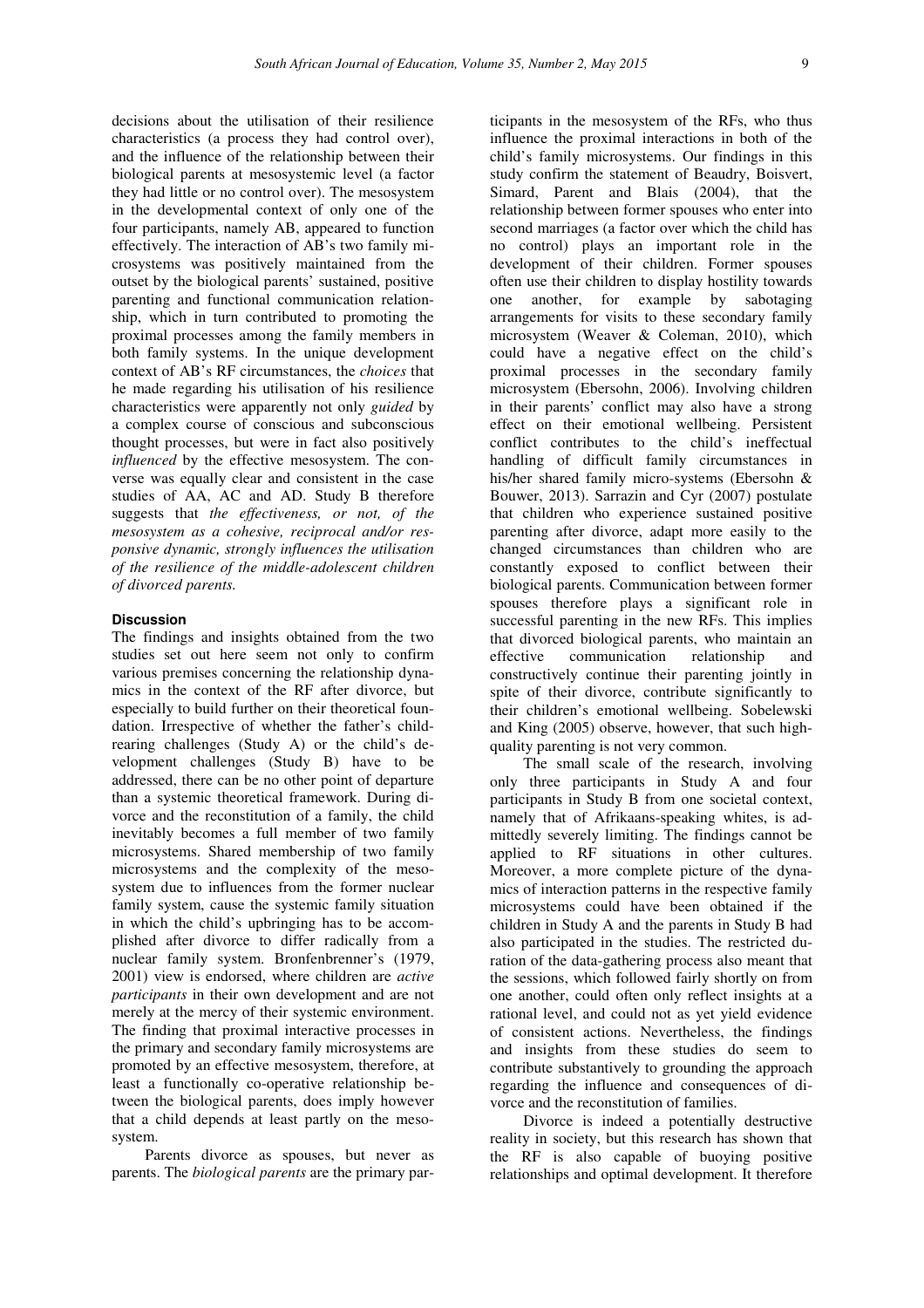seems valid to submit that the extension of Bronfenbrenner's bio-ecological model may be used fruitfully to afford divorced parents, as well as their children, insight into the context-bound relationship challenges of their unique, RF situation. In the broken family society of the present day, it is imperative to look at the big picture of relationships in order to find effective ways of supporting RFs. If divorced biological parents could be guided to continue their parenting effectively at mesosystemic level, in spite of the conflicts that lead to divorce, they might, with this knowledge and insight into the importance of an effective mesosystem, succeed to a greater extent in maintaining proximal interaction patterns with their children.

In conclusion, the outcome of the research has important implications for accountable and effective training and practice in all the professions that are directly and indirectly concerned with divorce, such as educational psychology, law, pastoral counselling and social care, and teaching.

#### **References**

- Adler-Baeder F & Higginbotham B 2004. Implications of remarriage and stepfamily formation for marriage education. *Family Relations,* 53(5):448-458. doi: 10.1111/j.0197-6664.2004.00053.x
- Amato PR & Afifi TD 2006. Feeling caught between parents: Adult children's relations with parents and subjective well-being. *Journal of Marriage and Family,* 68(1):222-235.
- Baxter LA, Braithwaite DO & Bryant LE 2006. Types of communication triads perceived by young-adult stepchildren in established stepfamilies. *Communication Studies,* 57(4):381-400. doi: 10.1080/10510970600945923
- Beaudry M, Boisvert JM, Simard M, Parent C & Blais MC 2004. Communication: A key component to meeting the challenges of stepfamilies. *Journal of Divorce & Remarriage,* 42(1-2):85-104. doi: 10.1300/J087v42n01\_04
- Bigner JJ 1998. *Parent-child relations: An introduction to parenting.* New Jersey: Lawrence Erlbaum Associates.
- Bronfenbrenner U 1979. *The ecology of human development: Experiments by nature and design.*  Cambridge, MA: Harvard University Press.
- Bronfenbrenner U 2001. The bio-ecological theory of human development. In NJ Smelser & PB Baltes (eds). *International encyclopaedia of the social and behavioral sciences.* New York: Elsevier.
- Dunn J, O'Connor TG & Cheng H 2005. Children's responses to conflict between their different parents: Mothers, stepfathers, nonresident fathers, and nonresident stepmothers. *Journal of Clinical Child & Adolescent Psychology,* 34(2):223-234. doi: 10.1207/s15374424jccp3402\_2
- Ebersohn S 2006. Die verhouding van die vader in 'n hersaamgestelde gesin met sy nie-inwonende kind. Ongepubliseerde MEd-verhandeling. Pretoria: Universiteit van Pretoria.
- Ebersohn S 2011. Die benutting van veerkrag deur middel-adolessente in 'n hersaamgestelde gesin*.*

Ongepubliseerde PhD-proefskrif. Pretoria: Universiteit van Pretoria.

- Ebersohn S & Bouwer C 2013. An exploratory study on the utilisation of resilience by middle adolescents in reconstituted families following divorce. *South African Journal of Education,* 33(2): Art. #637, 13 pages, http://www.sajournalofeducation.co.za
- Fischer TFC, De Graaf PM &Kalmijn M 2005. Friendly and antagonistic contact between former spouses after divorce: Patterns and determinants. *Journal of Family Issues,* 26(8):1131-1163. doi: 10.1177/0192513X05275435
- Golish TD 2003. Stepfamily communication strengths: Understanding the ties that bind. *Human Communication Research,* 29(1):41-80. doi: 10.1111/j.1468-2958.2003.tb00831.x
- Halford K, Nicholson J & Sanders M 2007. Couple communication in stepfamilies. *Family Process,* 46(4):471-483. doi: 10.1111/j.1545- 5300.2007.00226.x
- King V 2007. When children have two mothers: Relationships with nonresident mothers, stepmothers, and fathers. *Journal of Marriage and Family,* 69(5):1178-1193. doi: 10.1111/j.1741- 3737.2007.00440.x
- Lötter L 2007a. *Benefits for therapists.* Available at http://www.face-emotions.co.za. Accessed 13 September 2008
- Lötter L 2007b. *Contact & order.* Available at http://www.face-emotions.co.za. Accessed 13 September 2008.
- Lötter L 2007c. *The product.* Available at http://www.face-emotions.co.za. Accessed 13 September 2008.
- Peters B & Ehrenberg MF 2008.The influence of parental separation and divorce on father–child relationships. *Journal of Divorce & Remarriage,*  49(1-2):78-109. doi: 10.1080/10502550801973005
- Republic of South Africa 2005. Children's Act, No. 38 of 2005. *Government Gazette,* 492(28944). Pretoria: Government Printers.

Sarrazin J & Cyr F 2007. Parental conflicts and their damaging effects on children. *Journal of Divorce & Remarriag*e*,* 47(1-2):77-93. doi: 10.1300/J087v47n01\_05

- Sobelewski JM & King V 2005. The importance of the coparental relationship for nonresident fathers' ties to children. *Journal of Marriage and Family,*  67(5):1196-1212.
- Stoll BM, Arnaut GL, Fromme DK & Felker-Thayer JA 2005. Adolescents in stepfamilies: A qualitative analysis. *Journal of Divorce & Remarriage,* 44(1- 2):177-189. doi: 10.1300/J087v44n01\_10
- Swart E & Pettipher R 2011.A framework for understanding inclusion. In E Landsberg, D Krüger & E Swart (eds). *Addressing barriers to learning: A South African perspective* (2nd ed). Pretoria: Van Schaik.
- Sweeney MM 2010. Remarriage and stepfamilies: Strategic sites for family scholarship in the 21st century. *Journal of Marriage and Family,*  72(3):667–684. doi: 10.1111/j.1741- 3737.2010.00724.x
- Theron L & Dunn N 2010. Enabling white, Afrikaansspeaking adolescents towards post-divorce resilience: implications for educators. *South African Journal of Education,* 30(2):231-244.